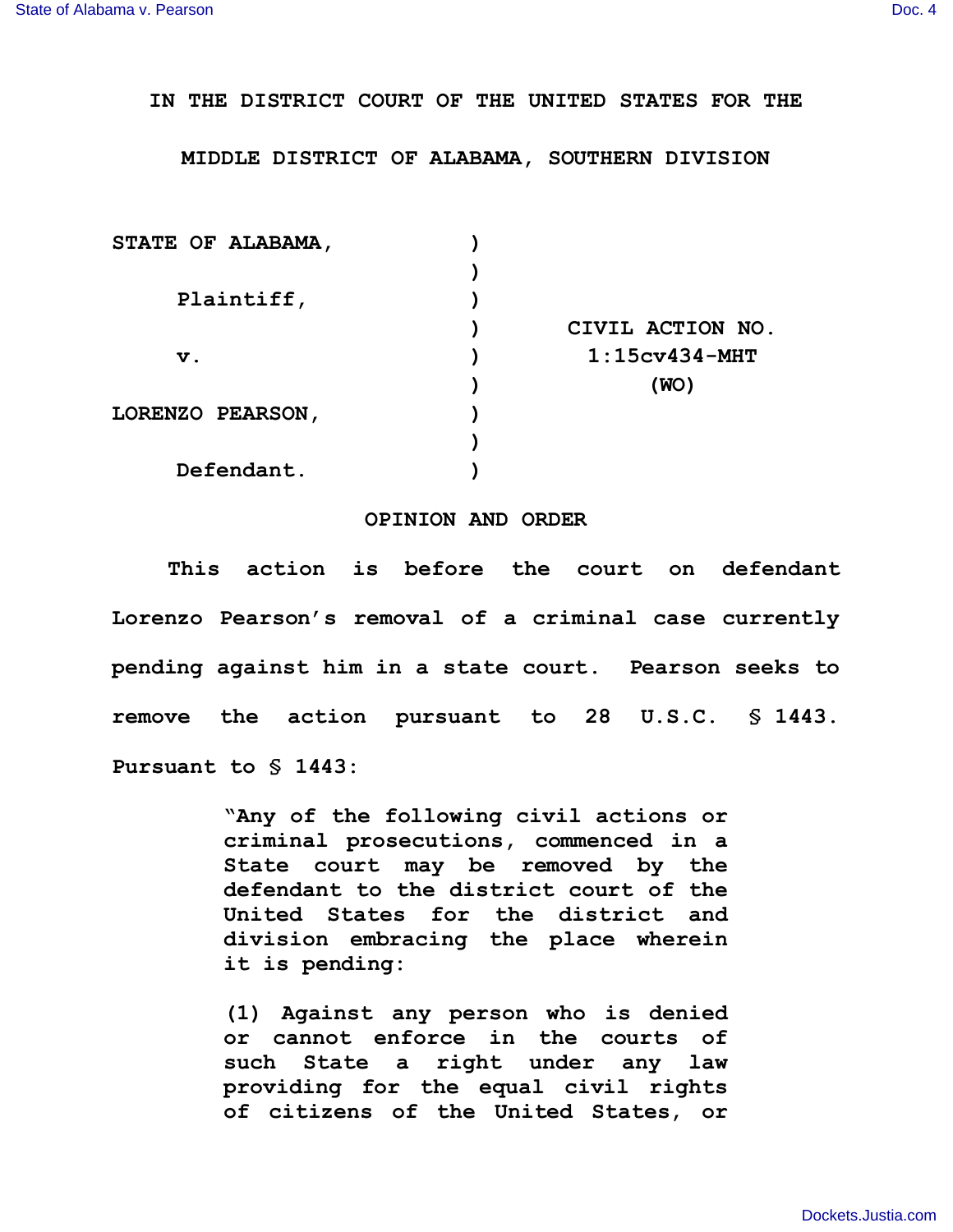**of all persons within the jurisdiction thereof;**

**(2) For any act under color of authority derived from any law providing for equal rights, or for refusing to do any act on the ground that it would be inconsistent with such law."**

**28 U.S.C. § 1443. When a defendant seeks the removal of a state-court prosecution, the district court is required to "examine the notice promptly" to determine whether removal is appropriate, and, if it "clearly appears on the face of the notice and any exhibits annexed thereto that removal should not be permitted, the court shall make an order for summary remand." § 1455(b)(4).**

**The Supreme Court addressed the scope of removal under § 1443 in Georgia v. Rachel, 384 U.S. 780 (1966), and articulated the two-pronged test that still controls today. First, a defendant must show "that the right upon which [he] rel[ies] is a 'right under any law providing for ... equal civil rights.'" Id. at 788 (quoting § 1443(1)). Second, the defendant must show**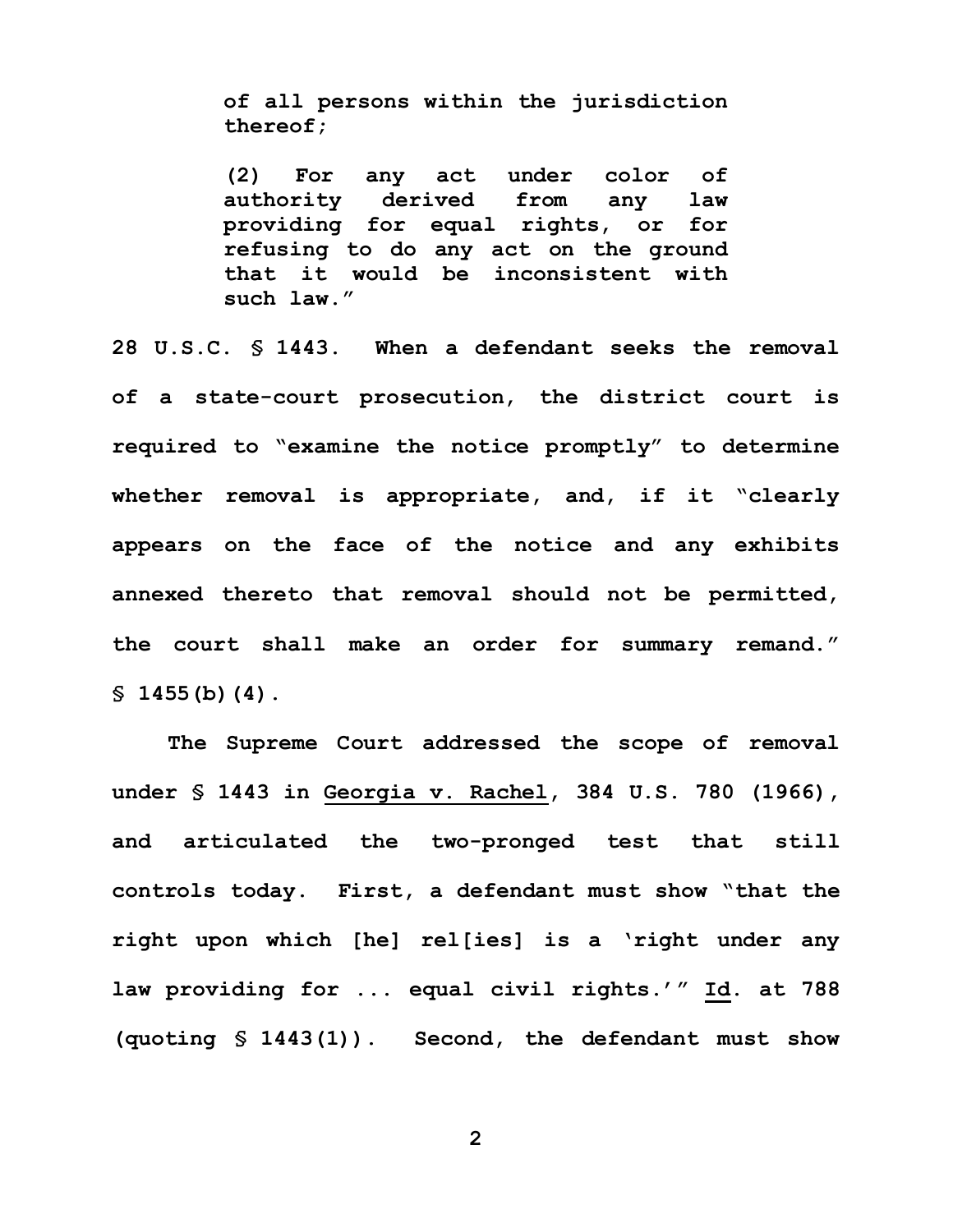**that he is "'denied or cannot enforce' that right" in the state court in which the action currently sits. Id.**

**Pearson argues that the state court's actions of having him restrained and silenced and having the public cleared from the courtroom resulted in the denial of his rights under 42 U.S.C. § 1981 and § 2000a–2 <sup>1</sup>, as well as under the First, Fifth, and Fourteenth Amendments.<sup>2</sup> As to Pearson's reliance upon the First, Fifth, and Fourteenth Amendments, these rights do not fall within the scope of § 1443(1), because they provide rights of "general application available to all persons or citizens," and § 1443(1) encompasses only those rights that "'provid[e] for specific civil rights stated in terms of racial equality.'" Alabama v. Conley, 245 F.3d 1292, 1295–96 (11th Cir. 2001) (quoting Rachel, 384 U.S. at 792). Pearson's allegation of the violation of his rights** 

**1**. **Pearson's notice of removal cites "§ 203 of the Act." He appears to refer to § 203 of the Civil Rights Act of 1964, codified as 42 U.S.C. § 2000a–2.**

i

**<sup>2.</sup> Pearson also repeatedly cites 28 U.S.C. § 1964. This citation appears to be in error, as that statute does not pertain to civil rights.**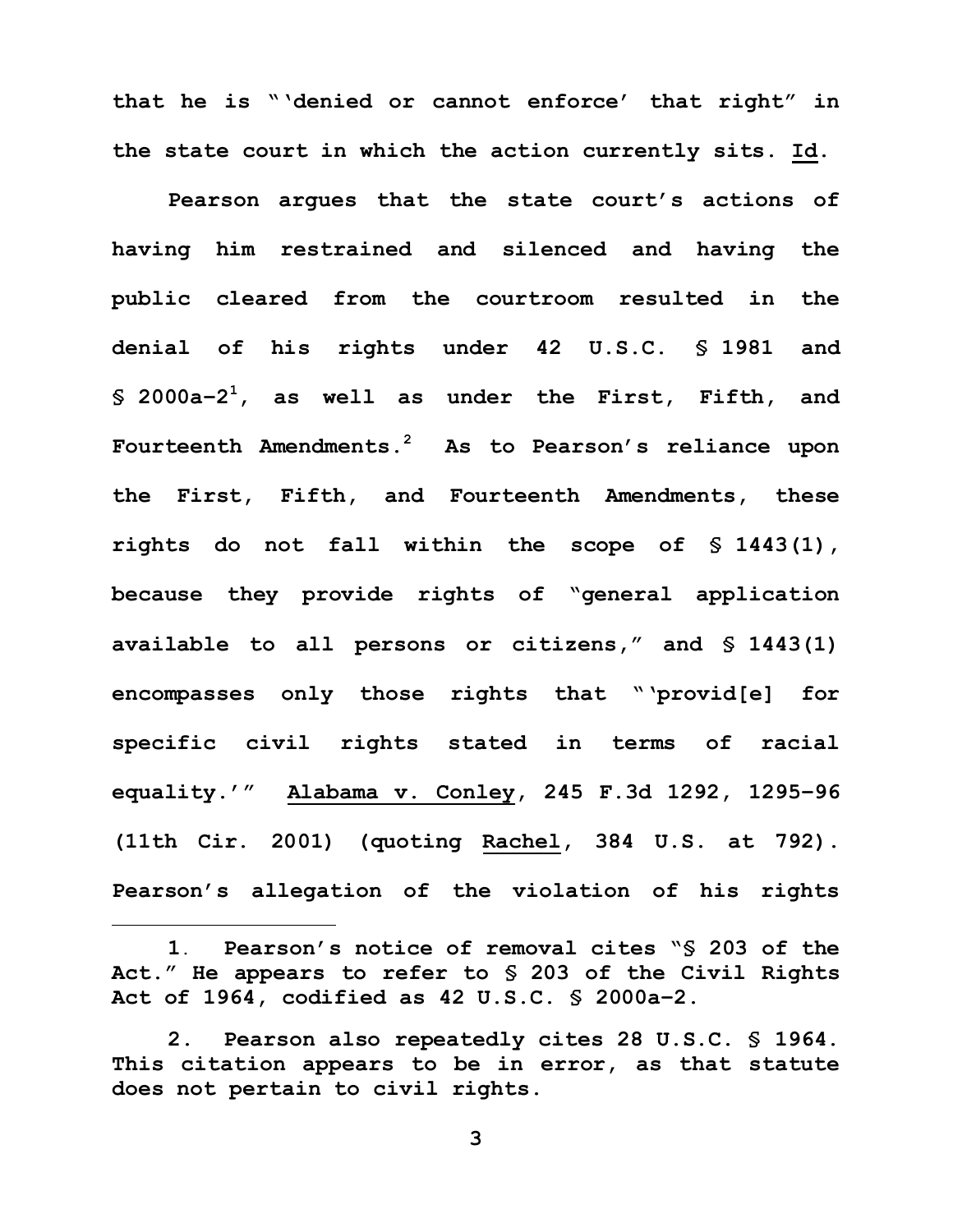**afforded under § 1981, however, would support a valid claim for removal under § 1443(1). Id. at 1296. This is because, as the Supreme Court explained in City of Greenwood, Mississippi v. Peacock, 384 U.S. 808, 825 (1966), § 1981 is a statute "providing for 'equal civil rights' within the meaning of § 1443(1)." The same applies to his claim under § 2000a–2. See Wyche v. State of La., 394 F.2d 927, 929 (5th Cir. 1967) (in prosecution removed to federal court by defendant who alleged violation of § 2000a–2, reversing motion to remand based on Rachel). <sup>3</sup>** 

**Despite meeting prong one of the test provided in Rachel v. Georgia, Pearson's removal petition fails because he is unable to meet Rachel's second prong. "Generally, the denial of the petitioner's equal civil rights must be 'manifest in a formal expression of state law.'" Conley, 245 F.3d at 1296 (quoting Rachel, 384 U.S. at 803). As the Eleventh Circuit has** 

i

**<sup>3.</sup> In Bonner v. City of Pritchard, 661 F.2d 1206, 1207 & 1209 (11th Cir. 1981) (en banc), the Eleventh Circuit adopted as binding precedent the decisions of the Fifth Circuit rendered prior to October 1, 1981.**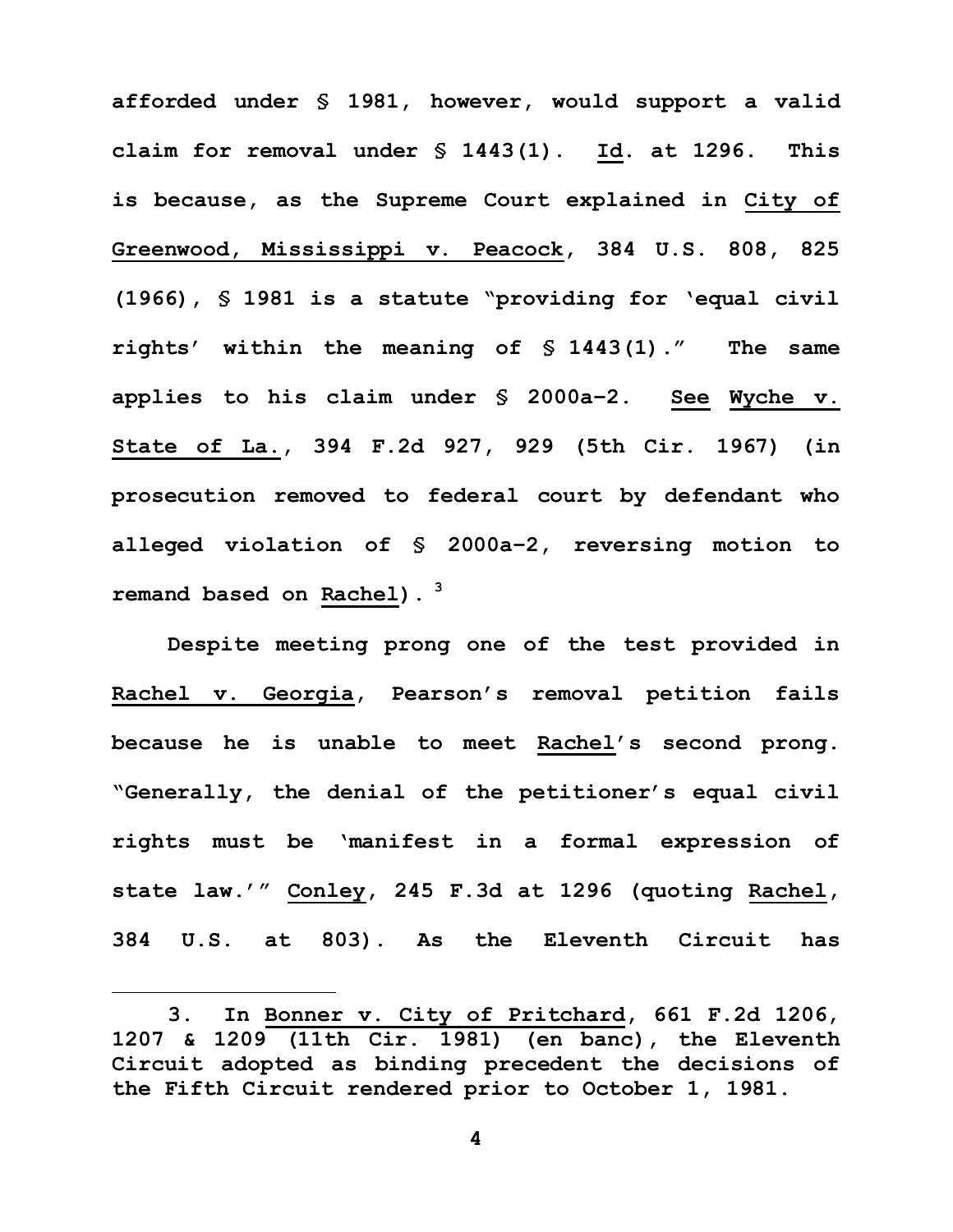**explained, "This requirement ensures that removal is available only in cases where the denial of the right can be clearly predicted and avoids involving federal judges in 'the unseemly process of prejudging their brethren of the state courts.'" Id. (quoting Rachel, 384 U.S. at 803–04). Under Rule 9.2 of the Alabama Rules of Criminal Procedure, a facially neutral rule, an Alabama state court may have a disruptive criminal defendant restrained and silenced under certain conditions. 4**

**4. The rule provides in relevant part:**

**"(a) Disruptive Conduct. If a defendant engages in disruptive or disorderly conduct so that the trial or other proceeding cannot be carried on in an orderly manner, the court, after having warned the defendant of the consequences of such conduct, may, if such conduct continues, order the defendant to be bound and gagged, or otherwise restrained or removed from the trial or proceeding. If the defendant continues such disruptive or disorderly conduct after warning, he shall be deemed to have forfeited the right to be present at that trial or proceeding."**

**Ala. R. Crim. P. 9.2.**

i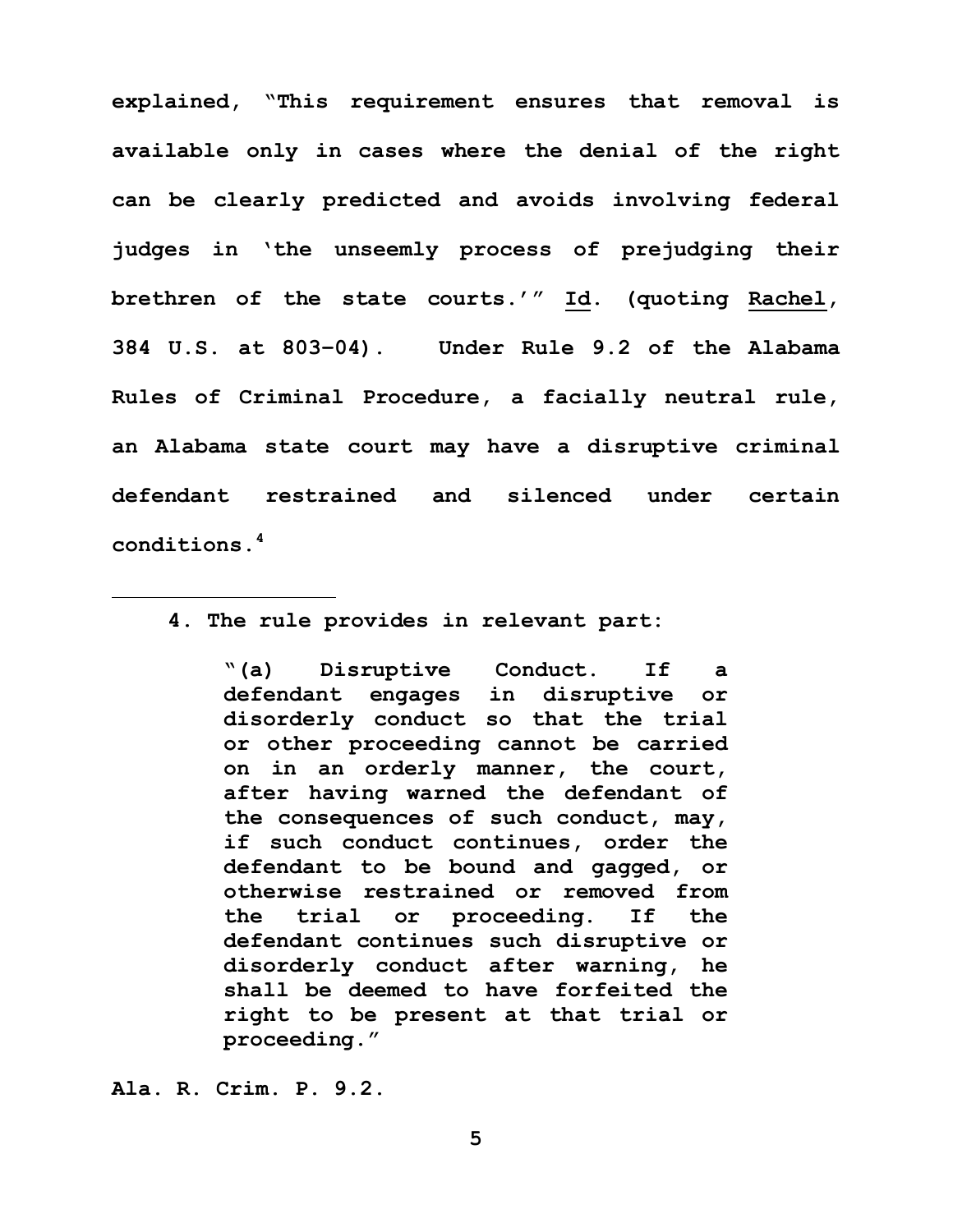**The Supreme Court has created a narrow exception to allow the removal of an action grounded upon the violation of a facially neutral law "if the very act of bringing the state court proceedings will constitute a denial of the rights conferred" by the applicable federal statute. Id. To fall within this exception, however, it is not enough to allege that one's civil rights have been "illegally and corruptly" denied prior to trial, "that the charges are false, or that the defendant is unable to obtain a fair trial in a particular state court." City of Greenwood, 384 U.S. at 827. As the Supreme Court has highlighted, it is insufficient to rely solely upon allegations as to the underlying motives of the charging officers or other applicable parties, because such motives do not necessitate that a defendant will be found guilty in state court if he is innocent "or that in any other manner the defendant will be 'denied or cannot enforce in the courts' of the State any right under a federal law providing for equal civil rights." Id. (quoting § 1443(1)). Unlike Rachel, in which the defendants**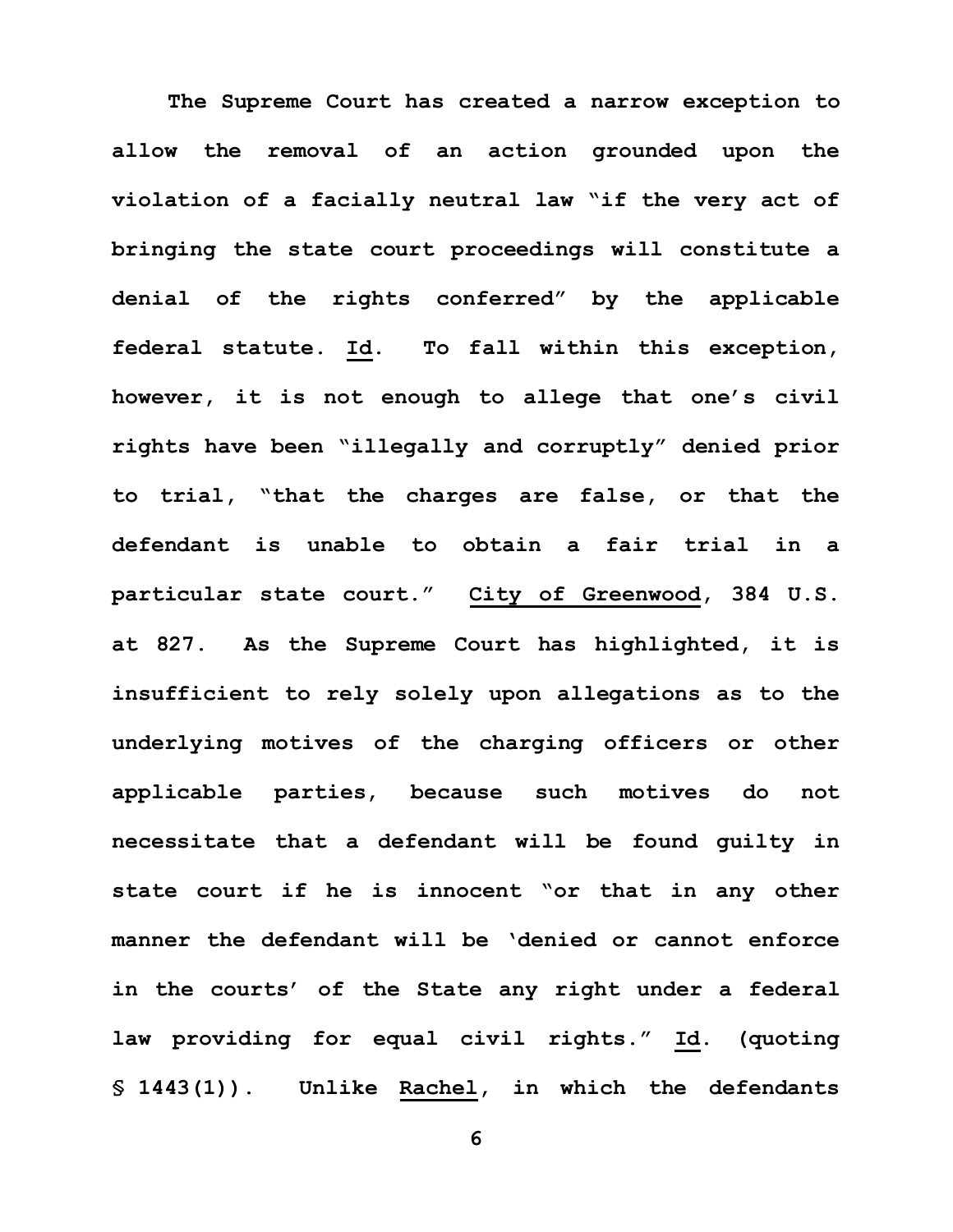**were prosecuted in state court despite being immunized from suit by the federal right relied upon, the vindication of Pearson's federal rights are appropriately left to the state courts because those rights are not being denied by the mere act of bringing him to trial. See Rachel, 384 U.S. at 804; Conley, 245 F.3d at 1298 ("In Rachel, it was only because section 203(c) of the Civil Rights Act of 1964 expressly immunized the defendants from prosecution [for the applicable activity] ... that 'the mere pendency of the prosecution enable[d] the federal court to make the clear prediction that the defendants w[ould] be 'denied or c[ould] enforce in the courts of (the) State' the right to be free of any 'attempt to punish' them for [the] protected activity.").**

## **\*\*\***

**Based on the foregoing analysis, it is ORDERED that this case is remanded to the District Court of Dale County, Alabama.**